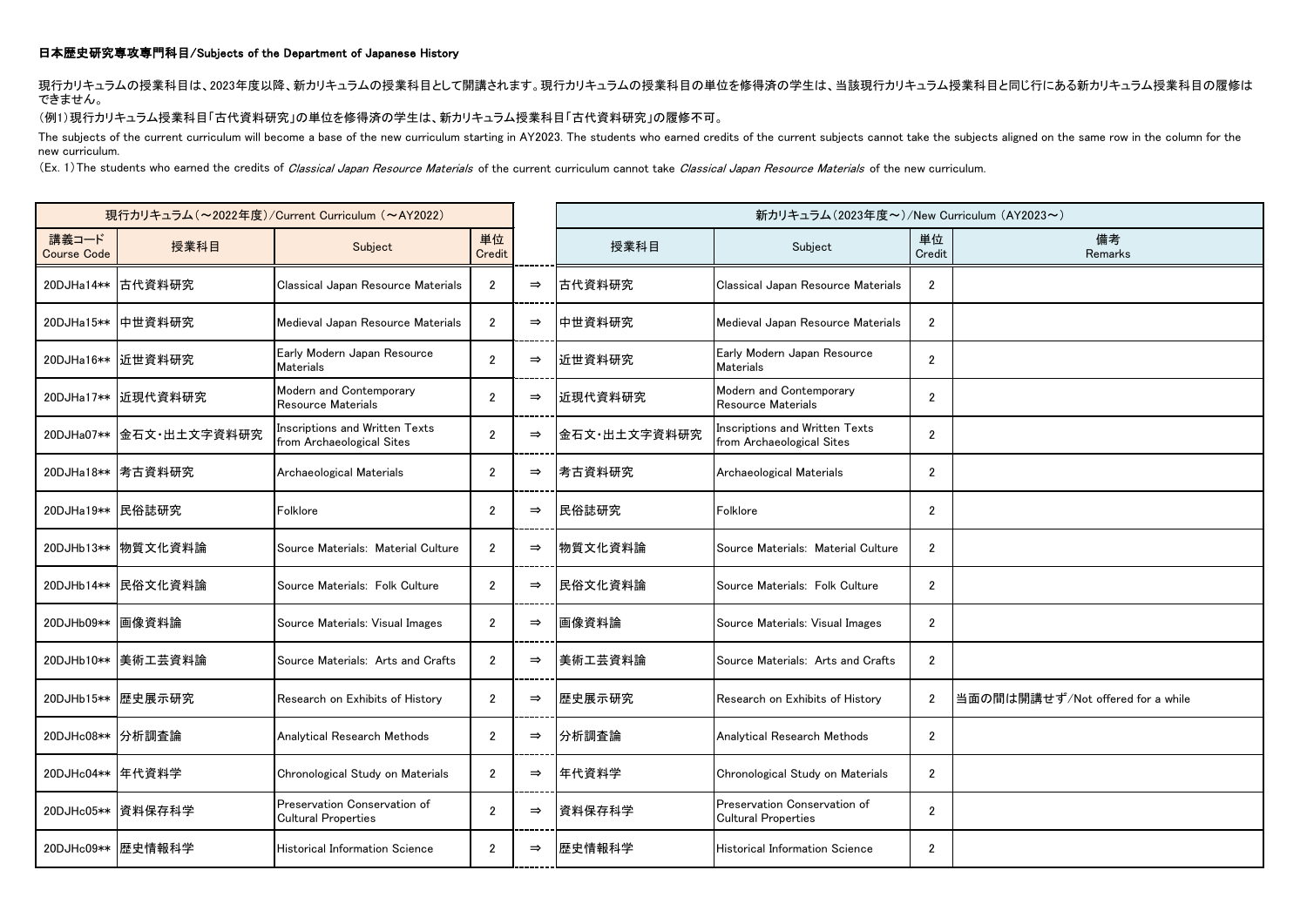| 現行カリキュラム (~2022年度) / Current Curriculum (~AY2022) |                       |                                                                    |                |               | 新カリキュラム (2023年度~)/New Curriculum (AY2023~) |                                                                    |                |                                   |
|---------------------------------------------------|-----------------------|--------------------------------------------------------------------|----------------|---------------|--------------------------------------------|--------------------------------------------------------------------|----------------|-----------------------------------|
| 講義コード<br><b>Course Code</b>                       | 授業科目                  | Subject                                                            | 単位<br>Credit   |               | 授業科目                                       | Subject                                                            | 単位<br>Credit   | 備考<br>Remarks                     |
| 20DJHd10** 古代社会論                                  |                       | Social History of Ancient Japan                                    | $\overline{2}$ | $\Rightarrow$ | 古代社会論                                      | Social History of Ancient Japan                                    | $\mathbf{2}$   |                                   |
| 20DJHd04** 中世社会論                                  |                       | Social History of Medieval Japan                                   | $\overline{2}$ | $\Rightarrow$ | 中世社会論                                      | Social History of Medieval Japan                                   | $\overline{2}$ | 当面の間は開講せず/Not offered for a while |
| 20DJHd05** 近世社会論                                  |                       | Social History of Early Modern<br>Japan                            | $\overline{2}$ | $\Rightarrow$ | 近世社会論                                      | Social History of Early Modern<br>Japan                            | $\overline{2}$ | 当面の間は開講せず/Not offered for a while |
|                                                   | 20DJHd06** 近現代社会論     | Modern and Contemporary Social<br>History                          | $\overline{2}$ | $\Rightarrow$ | 近現代社会論                                     | Modern and Contemporary Social<br>History                          | $\overline{2}$ | 当面の間は開講せず/Not offered for a while |
| 20DJHe12** 古代技術史                                  |                       | History of Technology in Ancient<br>Japan                          | $\overline{2}$ | $\Rightarrow$ | 古代技術史                                      | History of Technology in Ancient<br>Japan                          | $\overline{2}$ |                                   |
| 20DJHe04** 中世技術史                                  |                       | History of Technology in Medieval<br>Japan                         | $\overline{2}$ | $\Rightarrow$ | 中世技術史                                      | History of Technology in Medieval<br>Japan                         | $\overline{2}$ |                                   |
| 20DJHe13** 近世技術史                                  |                       | History of Technology in Early<br>Modern Japan                     | $\overline{2}$ | $\Rightarrow$ | 近世技術史                                      | History of Technology in Early<br>Modern Japan                     | $\overline{2}$ |                                   |
| 20DJHe09** 生態環境史                                  |                       | Ecological Environmental History                                   | $\overline{2}$ | $\Rightarrow$ | 生態環境史                                      | Ecological Environmental History                                   | $\mathbf{2}$   |                                   |
| 20DJHe14**   民俗環境論                                |                       | <b>Environmental Folklore</b>                                      | $\overline{2}$ | $\Rightarrow$ | 民俗環境論                                      | <b>Environmental Folklore</b>                                      | $\overline{2}$ | 当面の間は開講せず/Not offered for a while |
| 20DJHf09**                                        | 村落伝承論                 | Study of Transmission of Rural<br>Practice                         | $\overline{2}$ | $\Rightarrow$ | 村落伝承論                                      | Study of Transmission of Rural<br>Practice                         | $\overline{2}$ |                                   |
| 20DJHf03** 都市伝承論                                  |                       | Study of Transmission of Urban<br>Practice                         | $\overline{2}$ | $\Rightarrow$ | 都市伝承論                                      | Study of Transmission of Urban<br>Practice                         | $\overline{2}$ |                                   |
| 20DJHf10** 信仰伝承論                                  |                       | Study of Transmission of Religious<br>Practice                     | $\overline{2}$ | $\Rightarrow$ | 信仰伝承論                                      | Study of Transmission of Religious<br>Practice                     | $\overline{2}$ |                                   |
| 20DJHf11**  映像記録論                                 |                       | Filmmaking as a Research Method                                    | $\overline{2}$ | $\Rightarrow$ | 映像記録論                                      | Filmmaking as a Research Method                                    | $\overline{2}$ |                                   |
|                                                   | 20DJHh01** 日欧物質文化交流論  | History of Japan-Europe Exchange<br><b>Material Culture</b>        | $\overline{2}$ | $\Rightarrow$ | 日欧物質文化交流論                                  | History of Japan-Europe Exchange<br><b>Material Culture</b>        | $\overline{2}$ |                                   |
|                                                   | 20DJHh02** 日欧政治交渉論    | Study on Diplomatic Relations<br>between Japan and the West        | $\overline{2}$ | $\Rightarrow$ | 日欧政治交渉論                                    | Study on Diplomatic Relations<br>between Japan and the West        | $\overline{2}$ |                                   |
|                                                   | 20DJHh03** アジア政治交渉論   | Study on Political Relationship in<br>Asia                         | $\overline{2}$ | $\Rightarrow$ | アジア政治交渉論                                   | Study on Political Relationship in<br>Asia                         | $\overline{2}$ |                                   |
|                                                   | 20DJHh04** アジア物質文化交流論 | The Cultural Interaction with<br>Regions in Historical Asian World | $\overline{2}$ | $\Rightarrow$ | アジア物質文化交流論                                 | The Cultural Interaction with<br>Regions in Historical Asian World | $\overline{2}$ |                                   |
| 90DJHg01** 基礎演習 I                                 |                       | Basic Seminar I (for Freshmen)                                     |                | $\Rightarrow$ | 基礎演習Ⅲ                                      | Basic Seminar III (for Freshmen)                                   |                |                                   |
| 90DJHg02** 基礎演習 II                                |                       | Basic Seminar II (for Sophomores)                                  |                | $\Rightarrow$ | 基礎演習IV                                     | Basic Seminar IV (for Sophomores)                                  |                |                                   |